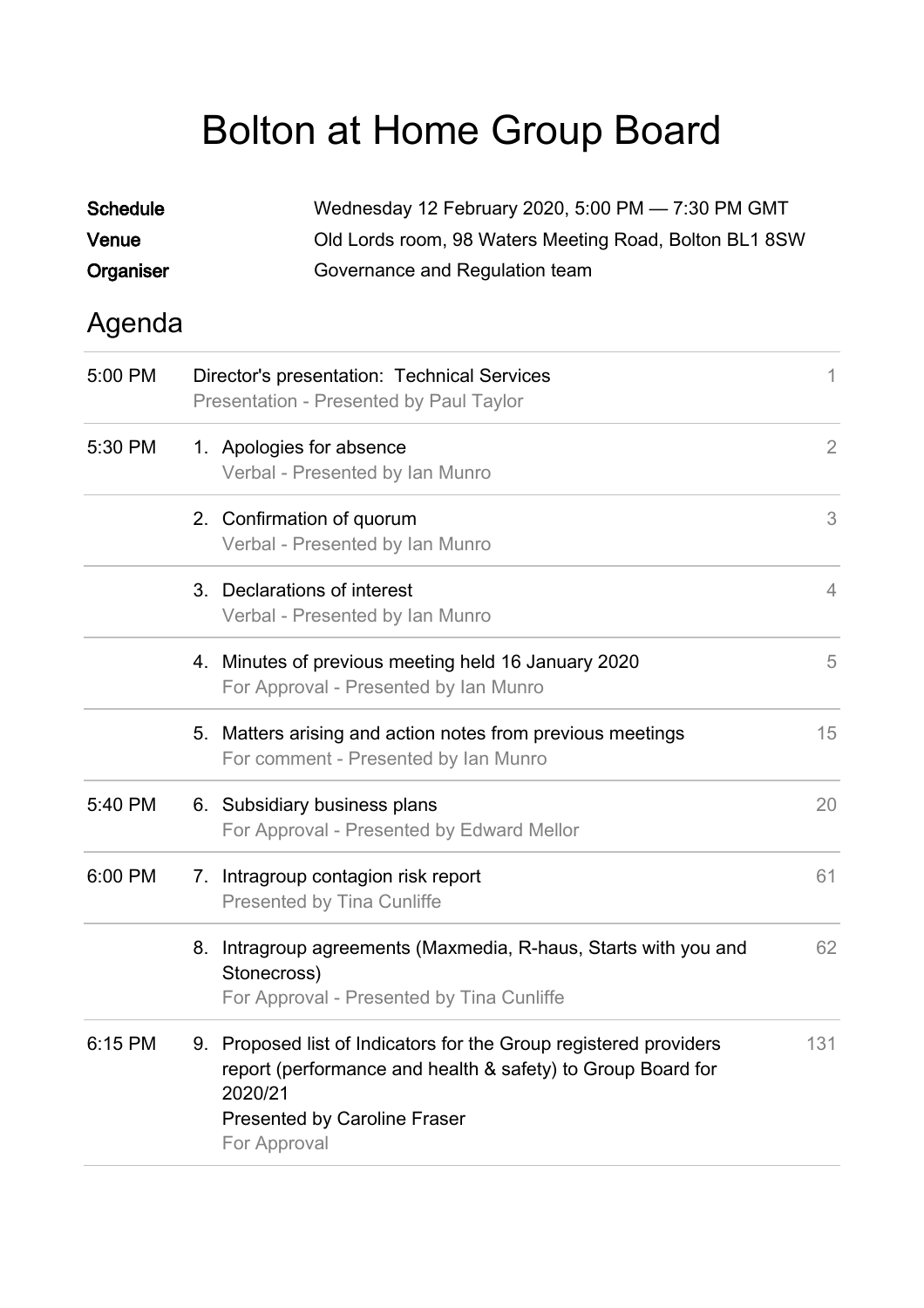|         | 10. Strategic performance report to Board quarter 3 2019/20 (BH<br>and Arcon)<br>Presented by Caroline Fraser<br>For comment                                                                                                                                                                                                                                                                                                        | 144 |
|---------|-------------------------------------------------------------------------------------------------------------------------------------------------------------------------------------------------------------------------------------------------------------------------------------------------------------------------------------------------------------------------------------------------------------------------------------|-----|
|         | 11. Subsidiaries performance report to Parent Board quarter 3<br>2019/20<br><b>Presented by Caroline Fraser</b><br>For comment                                                                                                                                                                                                                                                                                                      | 159 |
|         | 12. Group health and safety report<br><b>Presented by Caroline Fraser</b><br>For comment                                                                                                                                                                                                                                                                                                                                            | 160 |
| 6:35 PM | 13. Policies and strategies:<br>a) Group health and safety policy (employees, customers and<br>visitors) - presented by Paul Taylor<br>b) Wellbeing strategy - presented by Tony Albanese<br>c) Business planning, risk and assurance framework - presented<br>by Edward Mellor<br>d) Rent setting policy - presented by Edward Mellor<br>e) Information governance policy framework - presented by Lisa<br>Charles<br>For Approval | 161 |
| 6:55 PM | 14. Shared ownership and RTB / RTA sales update for Bolton at<br>Home and Arcon<br>For Approval - Presented by Dominic Conway                                                                                                                                                                                                                                                                                                       | 306 |
|         | 15. Development delegations and approvals<br>For Approval - Presented by Dominic Conway                                                                                                                                                                                                                                                                                                                                             | 317 |
|         | 16. Development financial assumptions and parameters<br>For Approval - Presented by Dominic Conway                                                                                                                                                                                                                                                                                                                                  | 323 |
| 7:10 PM | 17. Business plan assumptions<br>For Approval - Presented by Edward Mellor                                                                                                                                                                                                                                                                                                                                                          | 331 |
|         | 18. Fees and charges 2020/21<br>For Approval - Presented by Edward Mellor                                                                                                                                                                                                                                                                                                                                                           | 347 |
|         | 19. Financial monitoring report quarter 3 2019/20<br>For Approval - Presented by Edward Mellor                                                                                                                                                                                                                                                                                                                                      | 358 |